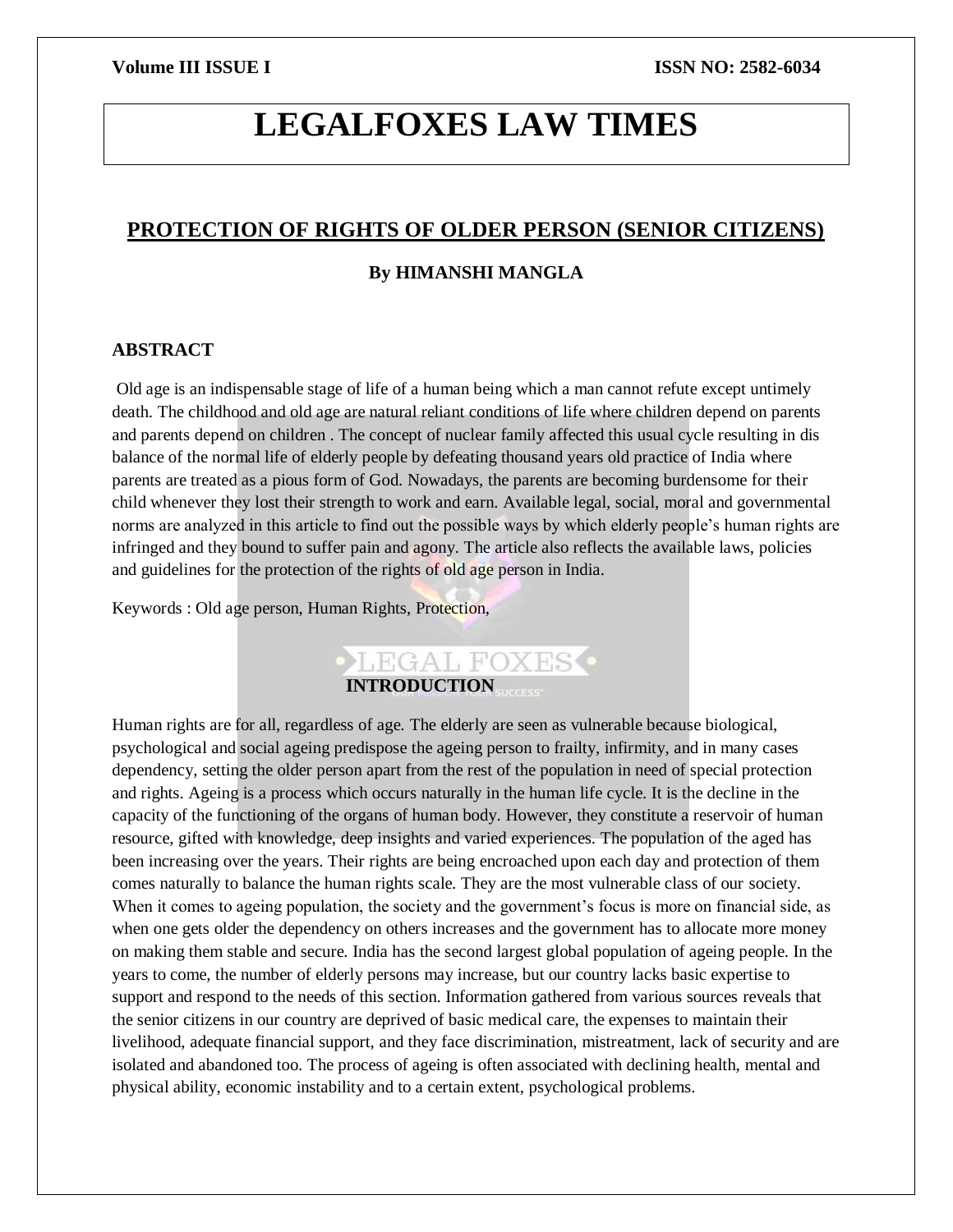Indian traditional society with its concept of joint family system was a strong pillar in ensuring the security and well-being of the elderly. But modernization and globalization paved way for the birth of nuclear families. The individualistic thoughts among the younger people encouraged them to live independently and this adversely disturbed the living arrangements of old people. In India, changes in the family pattern, existence of poverty, greater life expectancy, deterioration of the values, norms, beliefs and the difficulty of the elderly people to adjust with these changes were also enlisted in the challenges faced by them.

#### **BACKGROUND**

Collectivism is valued in Indian society, which encourages social solidarity and reliance. The traditional Indian joint family, which adheres to collectivism's values, has shown to be a valuable resource for caring . However, society is changing, with the breakdown of joint families and the development of nuclear families being two of the most major changes. Although even in today's changed scenario, the family forms a resource for mental health that the country cannot neglect, yet utilization of family in management of mental disorders is minimal.

Family focused psychotherapeutic interventions might be the right tool for greater involvement of families in management of their mentally ill and it may pave the path for a deeper community focused treatment in mental disorders. This paper elaborates the features of Indian family systems in the light of the Asian collective culture that are pertinent in psychotherapy. Authors evaluate the scope and effectiveness of family focused psychotherapy for mental disorders in India, and debate the issues and concerns faced in the practice of family therapy in India.

Family values play an important role in shaping the outlook of people. Respect and care for elders are among the central principles in Indian family system.

HGA L

Adopting our age-old philosophy of Vasudhaiva Kutumbakam, which embodies the spirit of humanism, compassion, magnanimity and tolerance, family becomes the basic building block of a harmonious, inclusive society. Family can shape the world view, foster and reinforce the value system of the individuals and therefore, consequently, be the warp and weft of a sustainable, peaceful, inclusive, prosperous world.

#### **NEED**

The family as a social institution has been undergoing change. Both in its structure and functions changes have taken place. In India, as in many traditional societies, the family has been not only the centre of social and economic life but also the primary source of support for the family members. The increasing commercialization of the economy and the development of the infrastructure of the modern state have introduced a significant change in the family structure in India in the 20th century. Especially, the last few decades have witnessed important alterations in family life.

However, without being judgmental, I feel that it is not good in the long run either for the country or the society to neglect the elderly. That is when they become most vulnerable and need family support, particularly from their children. I also get disturbed when I come across news reports relating to the abuse of the aged. The government, of course, has enacted laws to deal with such instances, but every effort should be made by all to ensure that the value system of respecting the elderly is not eroded.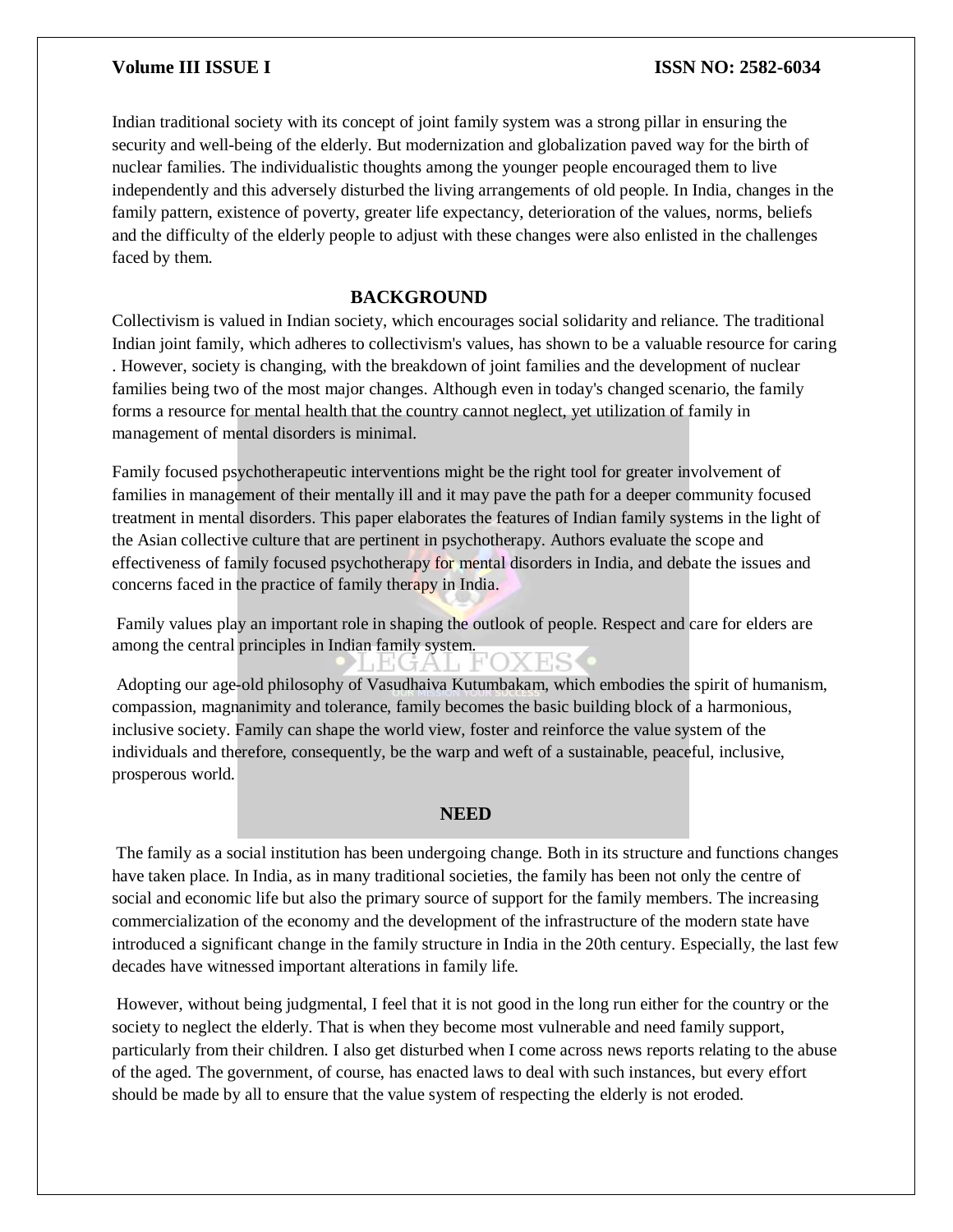India is home to 100 million elderly people today. Their numbers are likely to increase threefold in the next three decades. People are living much longer and couples raising fewer children; moreover three in four elders still report living with their children. The result is that smaller numbers of adults are responsible for many more years of old-age care than ever in the past, and as bodies and minds of ageing parents dwindle, somewhere along the way in crowded urban habitats, relationships within families have come under great strain. Ugly cracks are beginning to show.

### **NATIONAL POSITION**

In India, the Protection of Human Rights Act, 1993, was passed for the first time in the year 1993. In order to improve the protection of human rights in India, a National Human Rights Commission at the national level and State Human Rights Commissions were established. Apart from the national commission, India currently has 26 state human rights commissions.

In the general cycle of life, a human being is not immune to the ravages of old age. Ageing is a normal process that happens to everyone at some point in their lives. It brings with it a slew of obstacles in the lives of the elderly, most of which are caused by changes in their bodies, minds, mental processes, and living habits. The term "ageing" refers to a decrease in the functioning ability of the body's organs of the human body, which occurs mostly due to physiological transformation, it never imply that everything has been finished. The senior citizens constitute a precious reservoir of indispensable human resource coupled with knowledge of various dimensions, varied experiences and deep insights. May be they have formally retired, yet an overwhelming majority of them are physically fit and mentally alert. Hence, they should be given an appropriate opportunity as they remain in a position to make significant contribution to the socio-economic development of the nation.

## **CLEGAL FOXES**

#### **PROTECTION UNDER NATIONAL LAWS**

#### **CONSTITUTIONAL PROTECTION**

Article 41 : Right to work, education, and public help in certain circumstances : Within the limits of economic capability and growth, the State shall establish adequate provisions for safeguarding the right to work, education, and public help in cases of unemployment, old age, disease, and disablement, as well as other cases of unjustified want.

However, these provision are included in the Chapter IV i.e., Directive Principles of the Indian Constitution. The Directive Principles, as stated in Article 37, are not enforceable by any court of law. But Directive Principles impose positive obligations on the state, i.e., what it should do. The Directive Principles have been declared to be fundamental in the governance of the country and the state has been placed under an obligation to apply them in making laws. The courts however cannot enforce a Directive Principle as it does not create any justiciable right in favour of any individual. It is most unfortunate that state has not made even a single Act which are directly related to the elderly persons.

#### **LEGAL PROTECTION**

#### **HINDU LAW**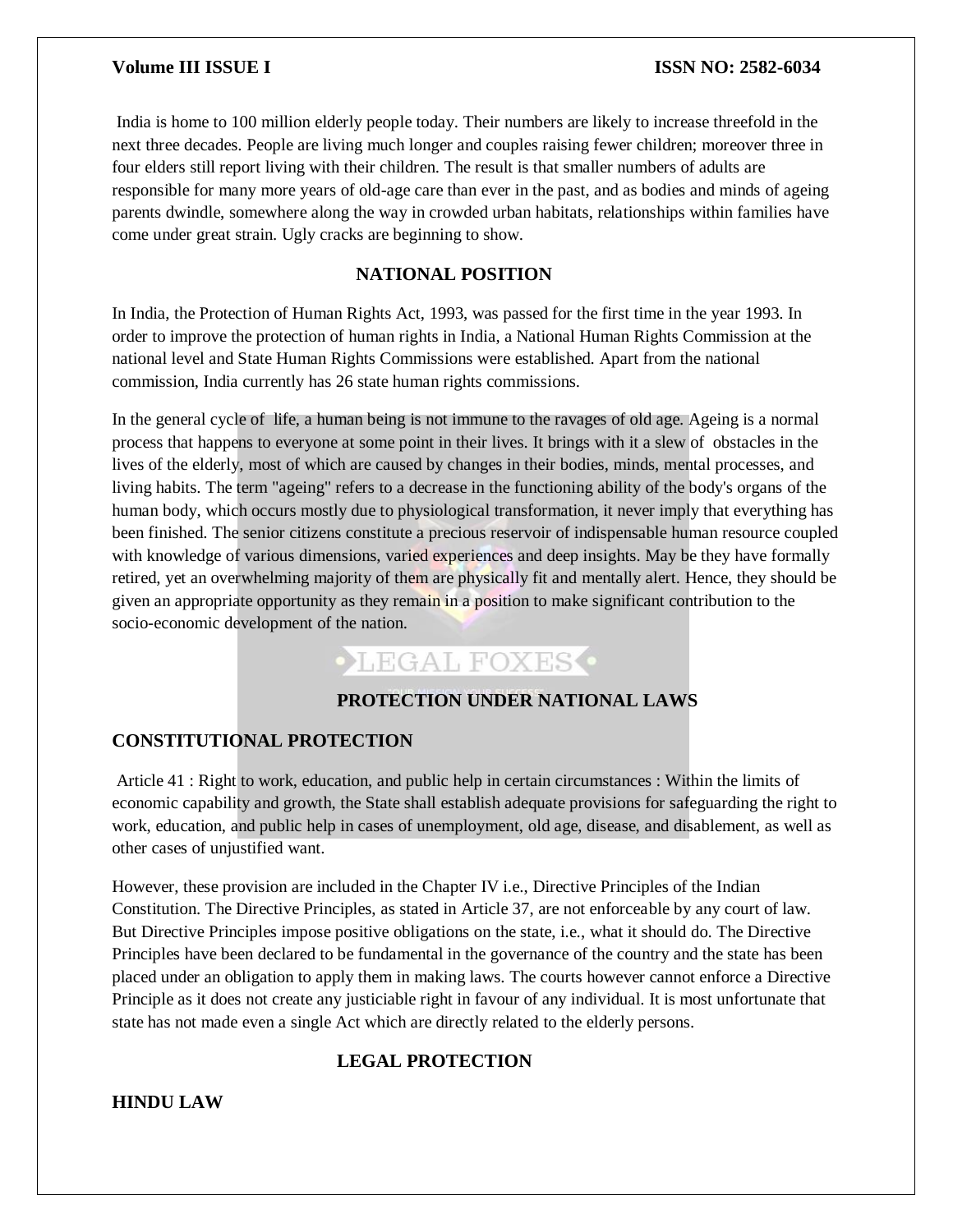#### **( Hindu Adoption and Maintenance Act, 1956)**

A person's obligation to support an elderly infirm parent or an unmarried daughter extends to the extent that the parent or unmarried daughter, as the case may be, is unable to support himself or herself from his or her own earnings or other property. 25 As a result, among Hindus, sons have an obligation to support their elderly parents who are unable to support themselves.

Thus, even in early Hindu writings, the obligation of sons to support their elderly parents who were unable to support themselves out of their own earnings and property was recognised. And this commitment was not contingent on, or limited in any manner by, the possession of family property. It was a personal legal responsibility that the sovereign or the state might execute

The Hindu Adoption and Support Act, 1956, contains a statutory framework for the maintenance of parents under Hindu personal law. This Act is India's first personal law statute to impose a financial obligation on children to support their parents. As the section's phrasing indicates, the need to support parents does not apply only to sons, but also to daughters.

#### **MUSLIM LAW**

Under the Muslim personal law, both son and daughter are bound to maintain their parents who are poor if they have means to do so. Since the concept of adoption does not exist in the Muslim community, the personal law is silent on the right to maintenance of adoptive parents.

### **CHRISTIAN AND PARSE LAW**

No provisions for maintenance are mentioned under Christian and Parsi personal laws regarding parents. The Christian and Parse parents who wish to seek maintenance from their children need to claim it under Code of Criminal Procedure.

### **CRIMINAL LAW**

Parents irrespective of the community they belong to can claim maintenance from their children (son and daughter including married daughter) under section 125 of CrPC. The children must have sufficient means to maintain their parents and the parents must lack means to maintain themselveS

### **Criminal Procedure Code, 1973: Chapter IX: Order for maintenance of wives, children and parents:**

The Act aims at providing maintenance to senior citizens in order to prevent their destitution. It also seeks to protect the life and property of the senior citizens. It envisages setting up Old Age Homes in every district. The definition of maintenance covers basic necessities of life. This Act applies to all the citizens of India, who have crossed the age of 60 years. Some of the important provisions of the Act are discussed herein:

A childless older citizen can seek support from any relative who owns or would inherit his property.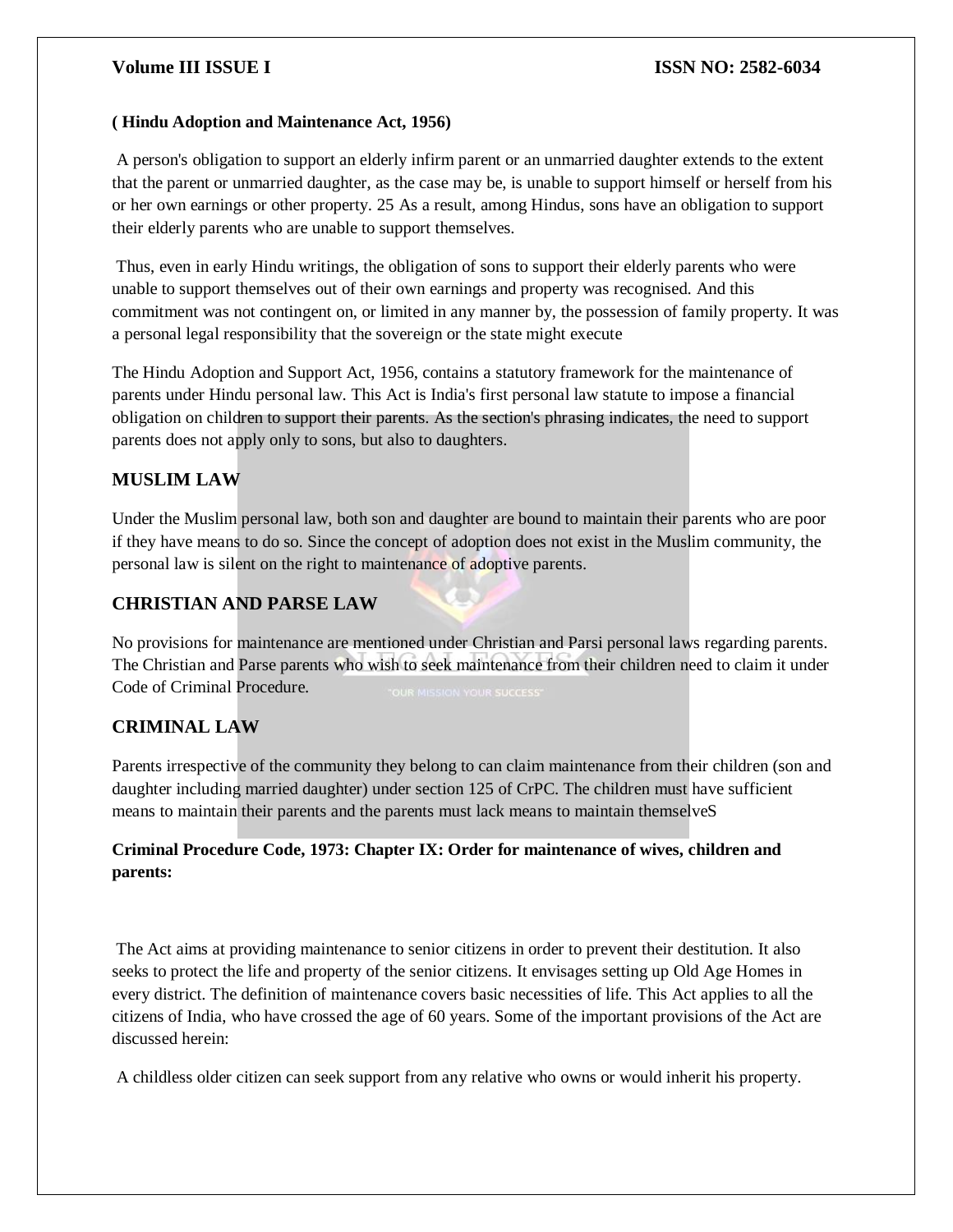The state government is required to establish a tribunal to hear issues involving maintenance.

The state government will set the maximum maintenance allowance, which should not exceed ₹10,000 per month.

If a person violates the law, they can be imprisoned.

The tribunal's order can be appealed to the appellate tribunal within 60 days after its issuance.

A summary hearing may be held by the tribunal.

To reduce the cost of the proceedings, the parties are unable to hire a legal practitioner.

The Act mandates that each district create at least one old-age home with a capacity of 150 senior persons.

A senior individual can also seek to the tribunal to have the transfer of his property by will or gift revoked.

The Act outlines the consequences of a person who is obligated to care for parents or older persons abandoning them.

**Section 125(3)**: If any person so ordered fails without sufficient cause to comply with the order, any such Magistrate may, for every breach of the order, issue a warrant for levying the amount due in the manner provided for levying fines, and may sentence such person, for the whole or any part of each month's allowance remaining unpaid after the execution of the warrant, to imprisonment for a term which may extend to one month or until payment if sooner made LEGAL FO2

#### **GOVERMENTAL PROTECTION**

The Ministry of Social Justice and Empowerment of the Government of India is the nodal ministry responsible for senior citizens' welfare. It has announced the National Policy on Older Persons, which covers all issues concerning the welfare of the elderly. A senior citizen is defined as someone who is 60 years old or older, according to the National Policy on Older Persons. The Ministry is also putting in place follow-up measures:-

1. The Government of India approved the National Policy for Older Persons on January 13, 1999 in order to accelerate welfare measures and empowering the Oldage in ways beneficial for them. This policy included the following major steps:

(i) Setting up of a pension fund for ensuring security for those persons who have been serving in the

unorganized sector,

(ii) Construction of old age homes and day care centers for every 3-4 districts,

(iii) Establishment of resource centers and re-employment bureaus for people above 60 years,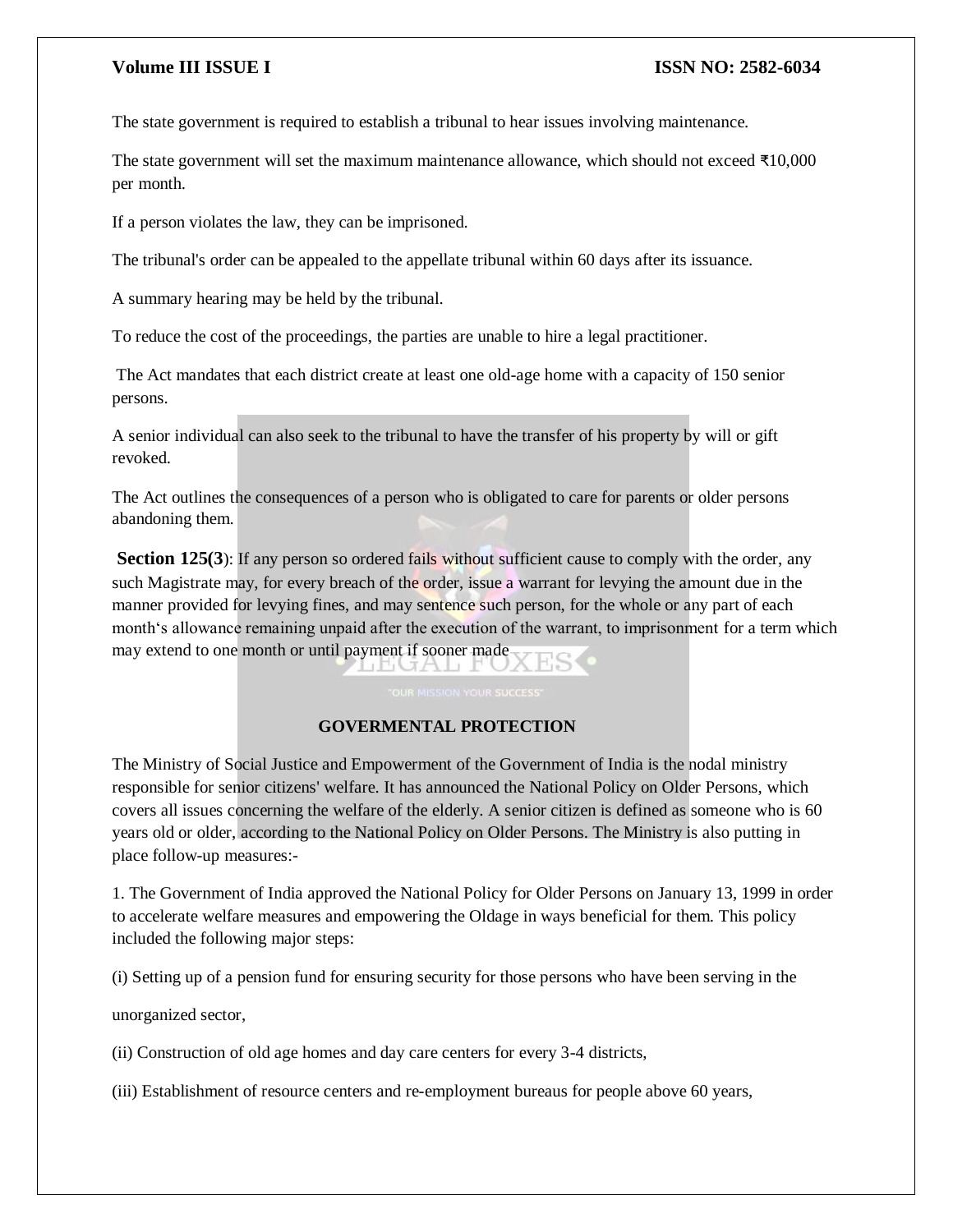(iv) Concessional rail/air fares for travel within and between cities, i.e., 30% discount in train and 50% in

Indian Airlines.

(v) Enactinglegislationforensuringcompulsorygeriatriccareinallthepublichospitals.

2. The Ministry of Justice and Empowerment has announced regarding the setting up of a National Council for Older Person, called age-well Foundation. It will seek opinion of aged on measures to make life easier for them.

3. Attempts to sensitize school children to live and work with the Old-age. Setting up of a round the clock help line and discouraging social ostracism of the older persons are being taken up.

4. The government policy encourages a prompt settlement of pension, provident fund (PF), gratuity, etc. in order to save the superannuated persons from any hardships. It also encourages to make the taxation policies elder sensitive.

#### **GOVERNMENT SCHEMES**

LEGAL FOXES .

1. Pradhan Mantri Vaya Vandana Scheme

2. Indira Gandhi National Old Age Pension Scheme (IGNOAPS)

3. National Programme for the Health Care of Elderly (NPHCE)

4. Varishta Mediclaim Policy

5.Rashtriya Vayoshri Yojana

6.Varishta Pension Bima Yojana

7.Senior Citizens' Welfare Fund

8. Vayoshreshtha Samman

9. Reverse Mortgage Scheme

10.Pradhan Mantri Jan Arogya Yojana

#### **CONCLUSION**

'Honour your father and mother,' says the Fifth Commandment (Exodus 32:19). Bhishma tells Yudhisthira in the Mahabharata, "The adoration of mother, father, and instructor is most essential to me." 29 The Indian Constitution stipulates, "Within the limits of its economic capabilities and development, the state shall make effective provisions for safeguarding the right to labour, to education, and to health in case of unemployment,old age,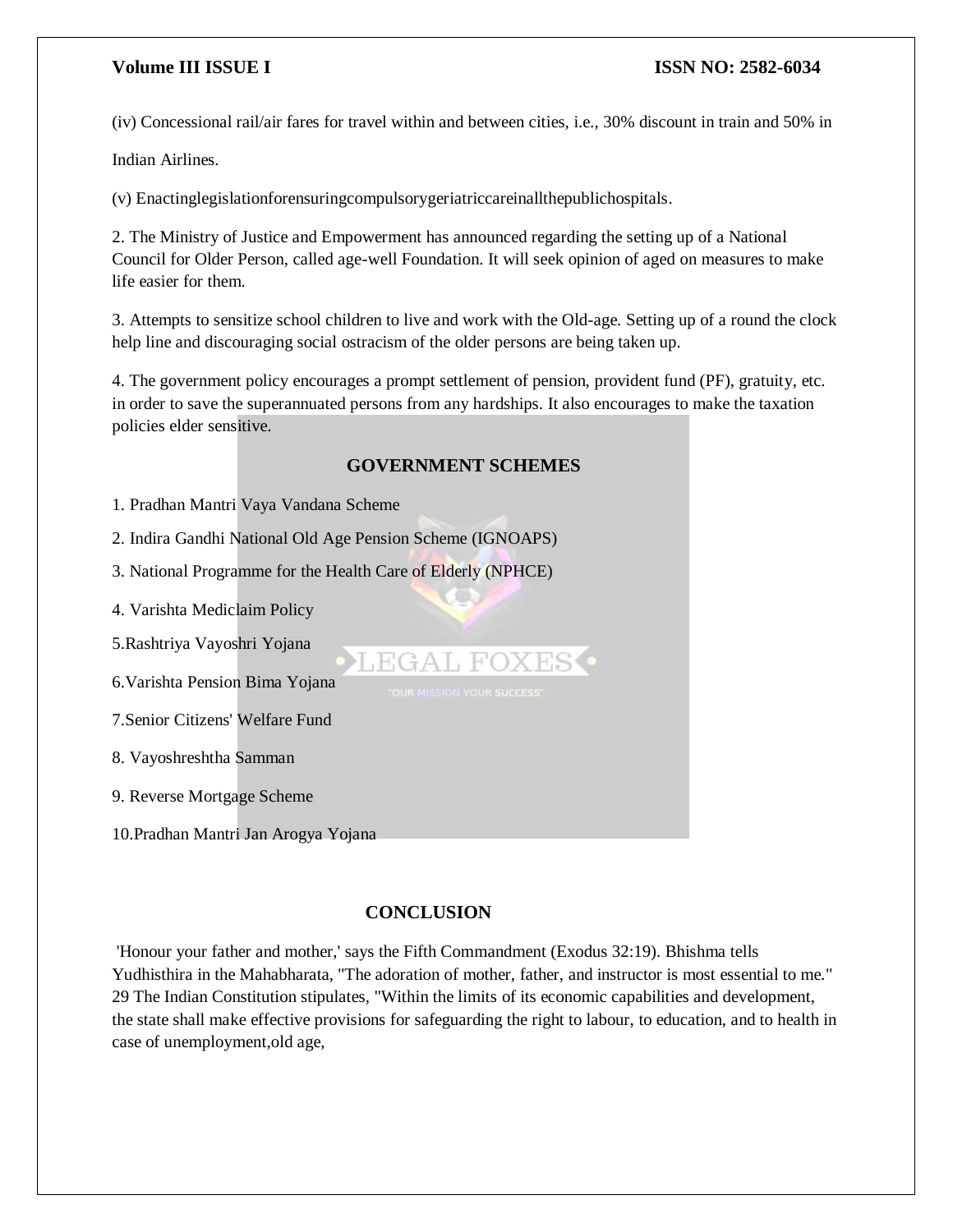Despite the aforementioned specific accommodations for the elderly, the position of the elderly is not improving, and this is due to our current social attitude toward the elderly. It is a well-known truth that, despite the fact that facilities are provided, there is no mechanism in place to monitor whether they are being used or whether people are unable to use them.

This participation must lead to a reduction in their social isolation and an increase in their overall life satisfaction. Any attempt to enlist the assistance of the elderly in providing service to the nation must also include some form of package of services aimed at providing them with a better quality of life and a welldesigned social security network.

Finally the problem of the OLDAGE must be addressed urgently but utmost care.It is important that the Constitution be amended to include an unique provision for the protection of elderly people on the perimeter of fundamental rights. With the decline of the joint family system, the disintegration of familiar relationships with the entrance of the nuclear family concept, and the loss of respect for the elderly in the family, modern times should not be regarded a safe haven for them.

We may do a lot for the security of an elderly person by using a good legal approach and practise. It undoubtedly directs society's course toward social harmony and established compatibility. It is vital to do study on existing legislation and legal policies, as well as to create an elder-friendly legal system in this country by providing an equitable, productive, and secure legal approach.The Government shall take every possible step to create awareness among the society as well to create a safe environment for the aged people aware them about their rights, various schemes, policies, concessions and benefits available for aged people

At last I want to mention that Beautiful young people are accidents of nature, but beautiful old people are works of art. **EGAL FOXES** 

- Eleanor Roosevelt. OUR MISSION YOUR SUCCESS

#### **REFERENCES**

**1.Available at : [http://repository-tnmgrmu.ac.in/10026/1/300528716devi.pdf/](http://repository-tnmgrmu.ac.in/10026/1/300528716devi.pdf) (visited on 7 April 2021).**

**2.Available at : [https://globaljournals.org/GJHSS\\_Volume11/4-Protection-of-Rights-of-](https://globaljournals.org/GJHSS_Volume11/4-Protection-of-Rights-of-Oldage-Person-in-India.pdf)[Oldage-Person-in-India.pdf/](https://globaljournals.org/GJHSS_Volume11/4-Protection-of-Rights-of-Oldage-Person-in-India.pdf) (visited on 8 April 2021).**

**3.Available at :** 

**[https://nhrc.nic.in/sites/default/files/Project%20Report%20on%20the%20Rights%20of%2](https://nhrc.nic.in/sites/default/files/Project%20Report%20on%20the%20Rights%20of%20the%20Elderly_NUALS.pdf) [0the%20Elderly\\_NUALS.pdf/](https://nhrc.nic.in/sites/default/files/Project%20Report%20on%20the%20Rights%20of%20the%20Elderly_NUALS.pdf) (visited on 11 April 2021).**

**4.Available at : [https://www.un.org/development/desa/ageing/wp](https://www.un.org/development/desa/ageing/wp-content/uploads/sites/24/2017/07/UNDP_AARP_HelpAge_International_AgeingOlderpersons-and-2030-Agenda-2.pdf)[content/uploads/sites/24/2017/07/UNDP\\_AARP\\_HelpAge\\_International\\_AgeingOlderperso](https://www.un.org/development/desa/ageing/wp-content/uploads/sites/24/2017/07/UNDP_AARP_HelpAge_International_AgeingOlderpersons-and-2030-Agenda-2.pdf) [ns-and-2030-Agenda-2.pdf/](https://www.un.org/development/desa/ageing/wp-content/uploads/sites/24/2017/07/UNDP_AARP_HelpAge_International_AgeingOlderpersons-and-2030-Agenda-2.pdf) (visited on 13 April 2021).**